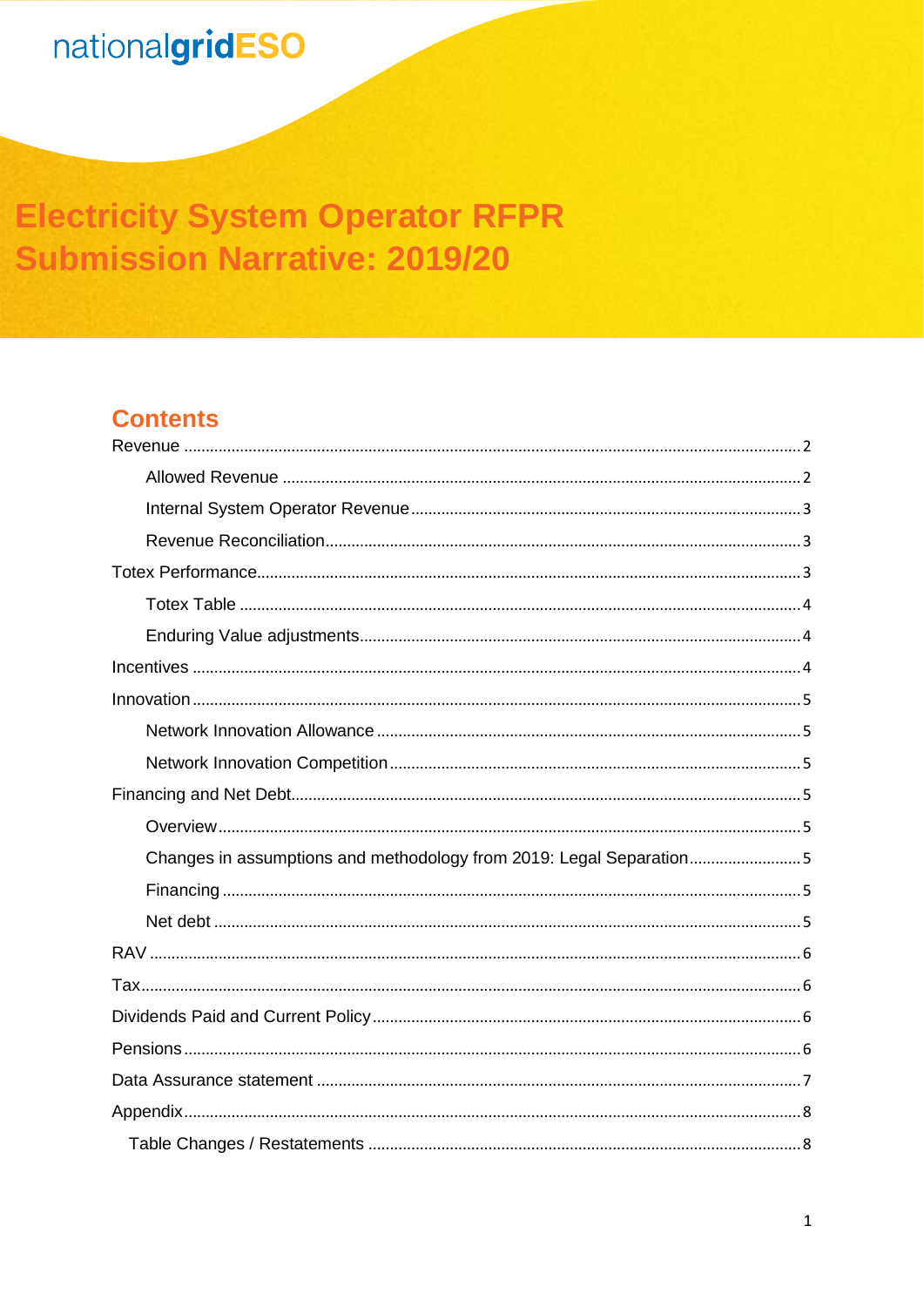## **Introduction**

This narrative supports the submission of the Regulatory Financial Performance Reporting (RFPR) pack for National Grid Electricity System Operator (NGESO) for the regulatory reporting year 2019/20.

As per the RFPR Regulatory Instructions and Guidance (RIGs)<sup>1</sup>, the RORE tab is not required for completion.

This submission includes:

- R2 Revenue
- R3 Reconciliation to Totex
- R4 Totex
- R<sub>5</sub> Incentives
- R6 Innovation
- R7 & R7a Financing
- R8 & R8a Net Debt
- R9 RAV
- R10 Tax
- R11 Dividends
- R12 Pensions

## **RoRE**

#### **Overview**

The Return on Regulatory Equity (RoRE) figure is a key measure by which Ofgem compare operational and financing performance across asset based Network Operators. The methodology is not a useful comparator for assessing the performance of System Operators as they are service based, not asset based, organisations. Ofgem has agreed that the RoRE for System Operators does not need to be completed.

### <span id="page-1-0"></span>Revenue

#### (2019/20 Price base)

NGESO has two streams of Revenue, BSUoS (Balancing Services Use of System) and TNUoS (Transmission Network Use of System) which is largely pass through.

#### <span id="page-1-1"></span>Allowed Revenue

**.** 

The Allowed Revenue table only includes internal BSUoS revenue as the RFPR tables are not set up to include external BSUoS revenue or TNUoS. Network Innovation Allowances are collected through TNUoS, but flow through to the R2 Allowed Revenue table hence there is an adjustment included on line 23 to remove it from Network Allowed Revenue.

<sup>1</sup> [https://www.ofgem.gov.uk/system/files/docs/2019/04/rfpr\\_guidance-decision\\_2.pdf](https://www.ofgem.gov.uk/system/files/docs/2019/04/rfpr_guidance-decision_2.pdf)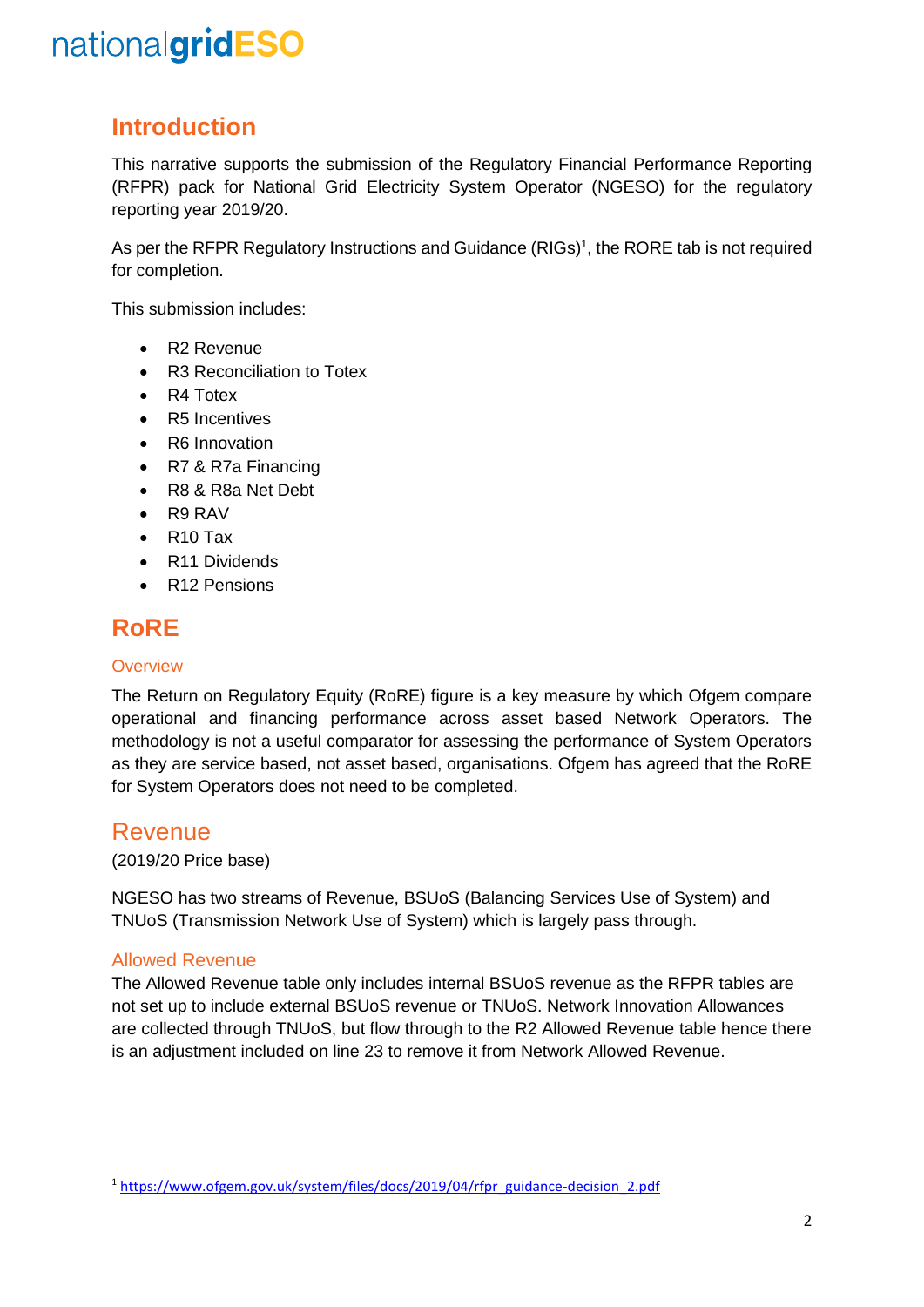#### <span id="page-2-0"></span>Internal System Operator Revenue

2019/20 Maximum SO Internal Revenue is £303.1m and is made up of £169.4m base revenue allowances, £131.7m MOD, £0.5m true up between forecast and actual RPI and £1.5m EMR incentive.

#### <span id="page-2-1"></span>Revenue Reconciliation

The reconciliation to Statutory Accounts is based on our underlying accounting records, which report revenues separately between reported operating segments.

The change in accounting standards to IFRS 15 *Revenue from Contracts with Customers* was implemented in 2018/19 and reduces statutory revenue for agency income in 2018/19 and 2019/20. This creates an additional reconciling item between statutory and collected revenue.

Prior to the legal separation of ESO at the start of 2019/20 financial year, NGET's statutory accounts included revenues associated with ESO, therefore historic values included within this R2 Revenue Reconciliation are based on NGET's statutory accounts. 2019/20 figures are based on NGESO's standalone accounts, hence the difference in values.

### <span id="page-2-2"></span>Totex Performance

#### (2019/20 Price Base)

NGESO's overall total expenditure forecast as per the cost and outputs RRP for the RIIO1 period is £1,494m against forecast allowances of £1,432m. This forecast spend is £50m higher than reported in the prior year due to additional IT investment across the final two years of the RIIO1 period.

NGESO spent £130m on opex in 2019/20, which was £16m lower than in 2018/19. The primary driver of lower spend was the completion of legal separation programme, which delivered the infrastructure, systems and processes for NGESO to comply with the new obligations as a legally separate entity within the National Grid group. Additional ongoing opex costs associated with a separate ESO were more than offset by the continued delivery of multi-year efficiency savings. NGESO also saw further upward cost pressure due to the new role in looking at the introduction of early competition in in transmission networks and higher EMR auction costs following the resumption of the Capacity Market.

In 2019/20 NGESO invested £91.1m in their capex programmes, with the same level of spend planned for 2020/21. Total investment is £41m more than previously forecast, with higher expected costs to deliver changes to IT systems resulting from EU legislation changes and additional investment planned for the cyber infrastructure, platform for ancillary services and finance system enhancements. NGESO continue to invest in the capabilities to deliver their forward plan commitments and position us to take on an expanded role in RIIO2.

Prior to the legal separation of ESO at the start of 2019/20 financial year NGET's statutory accounts included totex associated with ESO, therefore historic values included within the R3 Totex Reconciliation are based on NGET's statutory accounts. 2019/20 figures are based on NGESO's standalone accounts, hence the difference in values.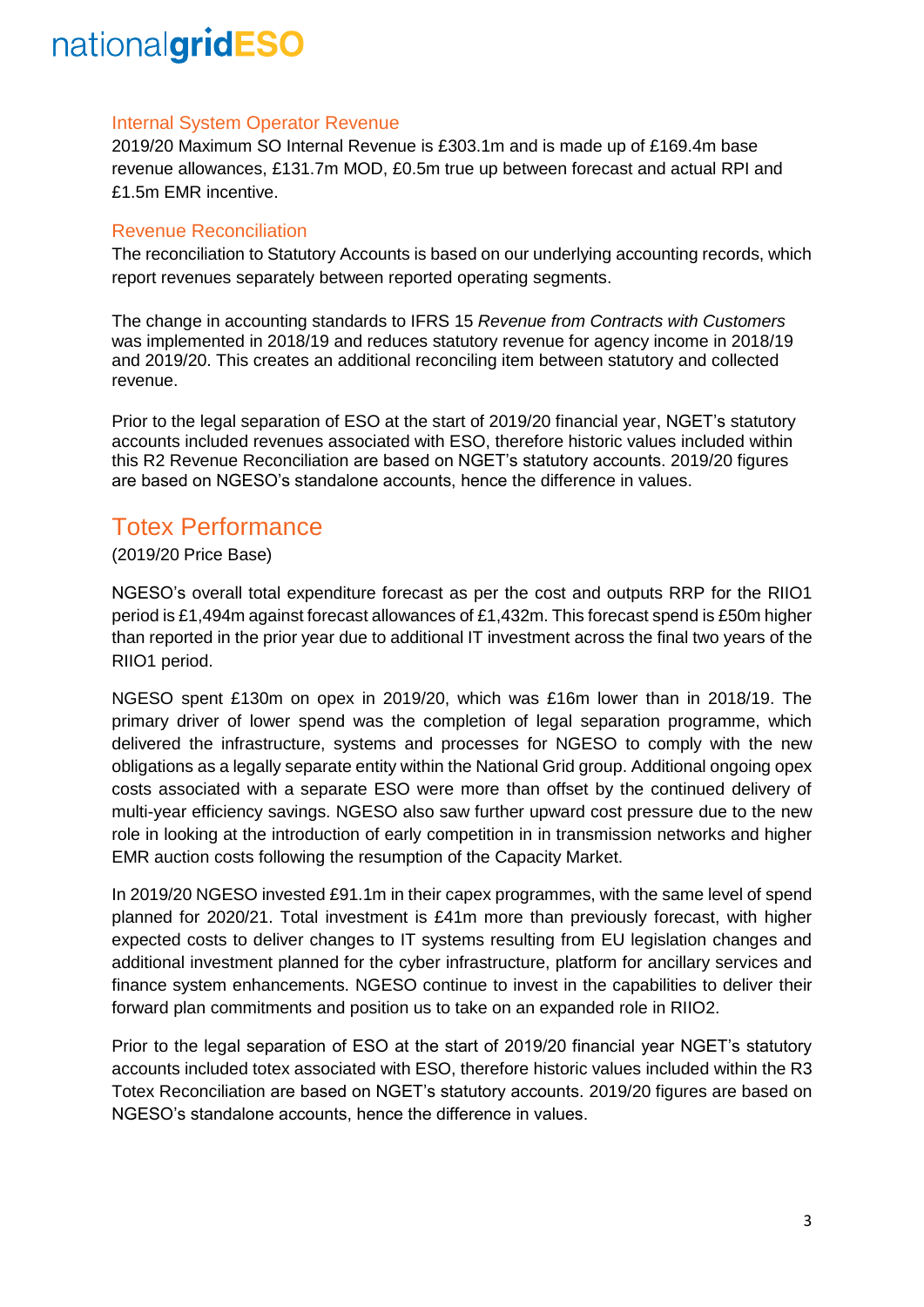### <span id="page-3-0"></span>Totex Table

The R4 table begins with Totex forecasts per the Cost & Outputs RRP in row 12 (*Latest Totex actuals/forecast*) and Allowances per the latest published PCFM (November 2019) in row 13 (*Totex allowance including allowed adjustments and uncertainty mechanisms*) This includes;

- Re-opener allowances set as per the May 2018 reopener decisions.
- NGET (SO) legal separation allowances are set as per the August 2018 decision.
- EMR allowances as per the September 2019 decision

### <span id="page-3-1"></span>Enduring Value adjustments

The overarching principle of enduring value adjustments is to recognise performance that relates to the T1 period. The below references are aligned to those in the R4 Totex tab.

- a) Allowances in RRP: These allowances related to funding requested relating to CATO (£2.5m in 2019/20 prices, £1.86m in 2009/10) & Offshoring Activities (£0.6m in 2009/10 prices, £0.47m in 2009/10). These were included within the Cost and Outputs RRP submission.
- b) Allowance Rephasing Adjustment: We rephase allowances compared to those in the PCFM. This better matches allowances to the level of incurred or forecasted expenditure, providing a more accurate view of in-year performance. We have presented the impact of the re-phasing allowances as a single line on the R4 Totex tab. This is appropriate as re-phasing does not affect the overall level of allowances recognised over the RIIO-T1 period, thus does not materially impact the RoRE (R4 Totex enduring value adjustment a)

## <span id="page-3-2"></span>**Incentives**

Throughout T1, NGESO has had four incentives which are reflected within the R5 Output incentives tab;

- a) Electricity Market Reform incentive revenue
- b) Balancing Services Incentive Scheme No longer in place
- c) Renewable wind forecasting incentive No longer in place
- d) ESO Incentive (FY19 onwards)
- a) Electricity Market Reform Incentive: The 2014/15 to 2019/10 Electricity Market Reform incentive is based on actual incentive earnt within the period, 2020/21 has been forecast based on the average of historic performance. Further break down of this incentive can be found in the Revenue RRP narrative.
- d) ESO Financial Incentive (FY19 onwards): This incentive replaced the previous Balancing Services Incentive Scheme (BSIS). The 2019/20 incentive value is reflective of the £1m awarded by Ofgem following direction on the  $31<sup>st</sup>$  July 2020. The 2018/19 inventive value has been updated to £0.86m to reflect the direction on 9<sup>th</sup> August 2019 (after RFPR19 was submitted). No 2020/21 forecast has been provided for this incentive as it subjective and not derived from licence algebra.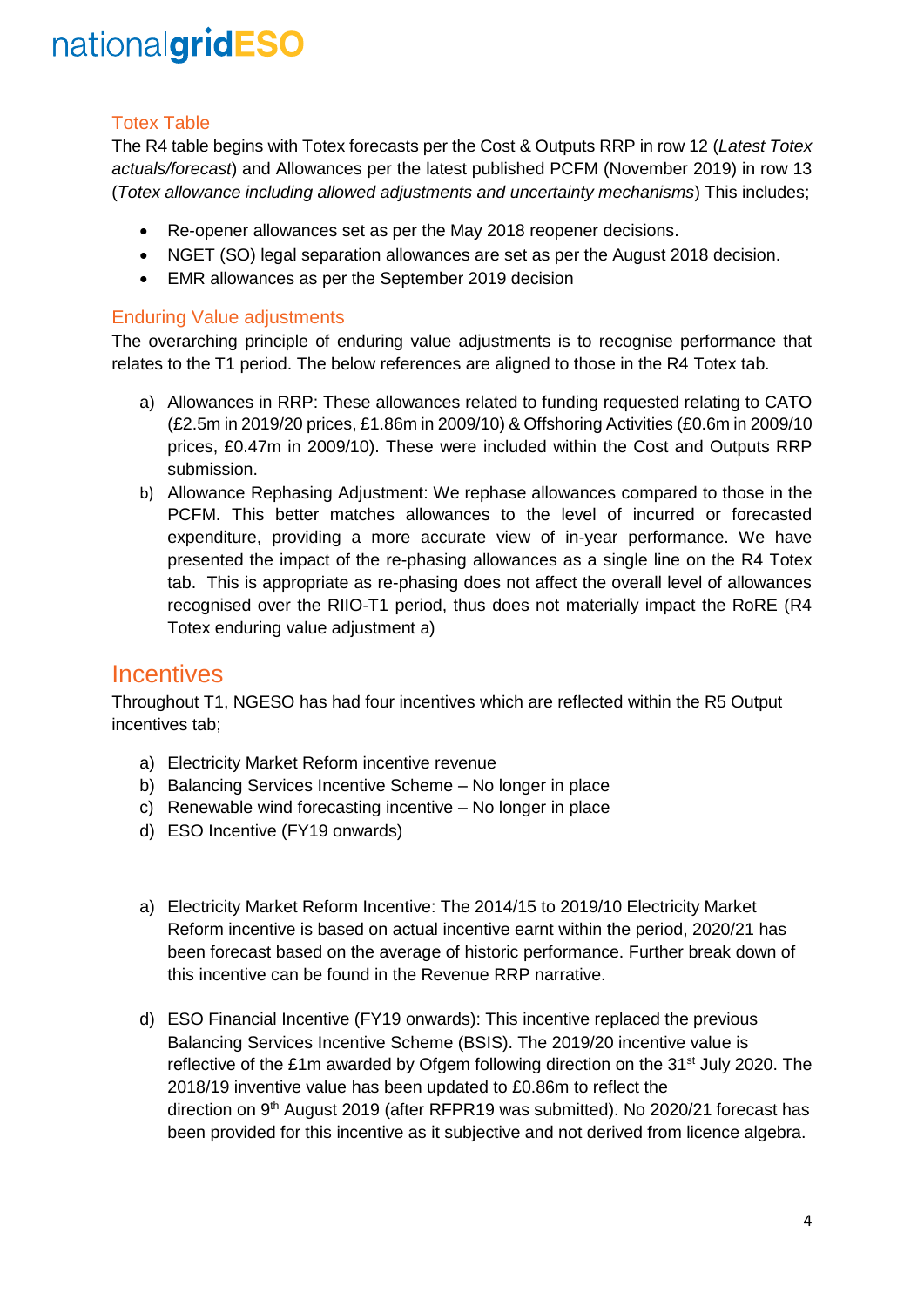### <span id="page-4-0"></span>Innovation

(2019/20 Price base)

#### <span id="page-4-1"></span>Network Innovation Allowance

Eligible NIA Expenditure is the net costs per 2019/20 C&O RRP. This includes internal expenditure but excludes Bid Preparation Costs for the Network Innovation Competition Fund. In line with NIA Governance, Eligible NIA Expenditure is reported net of external funding. NIA annual summaries are published on the National Grid Electricity System Operator website<sup>2</sup>.

In 2019/20 the Electricity System Operator spent £2.9m of its £3.3m allowable NIA expenditure, 90% of which is funded through the allowance. 21 eligible NIA projects aligned to our new 2020 Innovation Strategy were progressed in the year.

#### <span id="page-4-2"></span>Network Innovation Competition

In 2019/20 the Electricity System Operator spent £4.2m NIC expenditure. 5 eligible NIC projects were progressed in the year, three of these NGESO led EFCC (known as SMART Frequency Control), TDI 2.0 (known as Power Potential) and Blackstart from DER (known as Distributed Restart) NIC projects. NGESO provided input into and receives NIC funding for two other projects, Phoenix that is led by Scottish Power Energy Networks and EFFS that is led by Western Power Distribution.

### <span id="page-4-3"></span>Financing and Net Debt

#### <span id="page-4-4"></span>**Overview**

As agreed with Ofgem, for the purposes of completing the RFPR, regulatory net debt for NGESO relates to the BSUoS part of the NGESO business only, therefore the Financing and Debt tables have been completed on this basis. There are a number of lines within the tables which remove items relating to TNUoS.

#### <span id="page-4-5"></span>Changes in assumptions and methodology from 2019: Legal Separation

NGESO was legally separated from NGET (TO) on 1<sup>st</sup> April 2019. From 2019/20 onwards, the debt and financing costs relating to NGESO are no longer shown as an allocation within NGET (TO) tables, these are now in the NGESO tables. For ease and to provide a consistent view across T1, the historic allocation to NGESO from NGET, has also been populated.

#### <span id="page-4-6"></span>**Financing**

(2009/10 Price base)

Assumed regulatory finance cost at actual gearing for T1 is £3.0m, and £3.9m at notional gearing. This compares to allowances for the same period of £12.2m

#### <span id="page-4-7"></span>Net debt

**.** 

(2019/20 Price base)

T1 regulatory net debt including forecast for new debt is £132.8m. Actual gearing in 2020/21 is forecast at 42.5% compared to notional gearing of 60%.

<sup>2</sup> <https://www.nationalgrideso.com/innovation/projects/network-innovation-allowance-nia>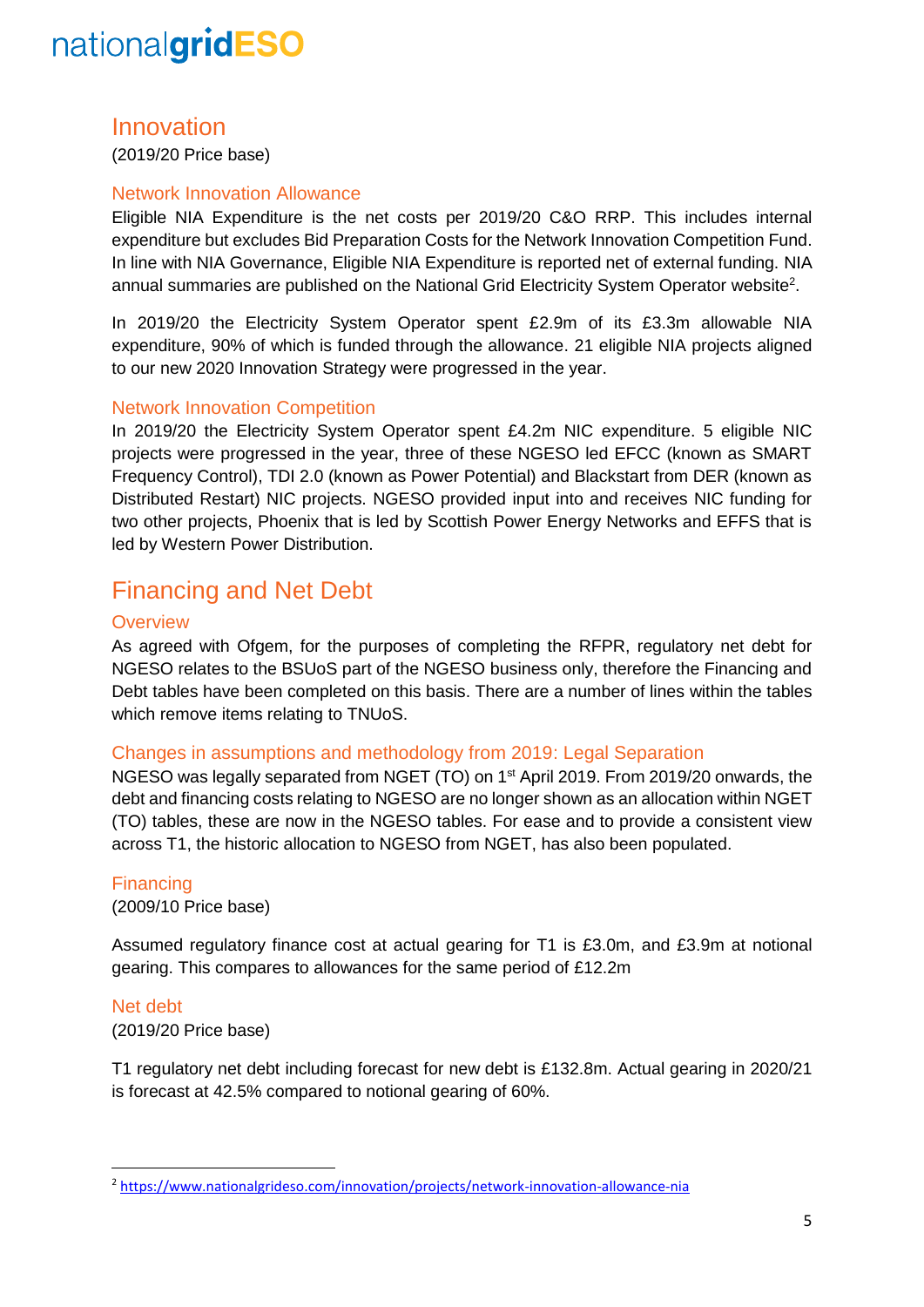The 'Loans from other group companies' of £121.0m in 2019/20 relates to the term loan from National Grid plc to enable Legal separation, this is forecast to remain the same in 2020/21. Loans to other group companies are £346.3m, most of this relates to TNUoS cash and is therefore removed from the regulatory defined Net debt.

## <span id="page-5-0"></span>RAV

(2009/10 Price base)

The RAV table utilises the PCFM published in November 2019 to calculate the adjusted RAV balances. The Opening RAV, Transfer, RAV for net additions (after disposals) and Depreciation lines are based upon the 2019 PCFM updated with Totex per the Cost & Outputs RRP submission.

To calculate the impact of Enduring value adjustments and updates to Totex and allowances, the 2019 PCFM is updated to include; Totex actuals and forecasts per the Cost & Outputs RRP, forecast allowances per Cost & Outputs RRP and Enduring Value adjustments. The enduring value adjustments are explained in the Totex Performance section above.

The closing RAV in 2021 has increased from £159.5m in the 2019 submission, to £164.5m in the current year submission. The primary reason for the change is the increase in the Totex forecast compared to 2019 within the C&O RRP.

### <span id="page-5-1"></span>Tax

(2009/10 Price base)

Forecast tax allowance for 2019/20 is £3.4m and forecast tax performance is £0.1m at actual gearing and £0.9m at the notional gearing level.

The forecast tax allowance is derived from the PCFM post enduring value adjustments.

## <span id="page-5-2"></span>Dividends Paid and Current Policy

There is no dividend disclosed for ESO for the period through to 2020. Prior to legal separation and separate reporting from 2019/20, dividends were declared and paid by NGET plc. Following the separation of ESO from Electricity Transmission the ESO Board will submit separate accounts and set any future dividends.

## <span id="page-5-3"></span>Pensions

#### (2009/10 Price base)

Pension deficit payments were broadly in line with the prior years. The pension scheme valuation is performed tri-annually, the valuation presented in the 2019/20 RFPR is therefore the same valuation as that presented for 2018/19. The next scheme valuation is due during 2020/21.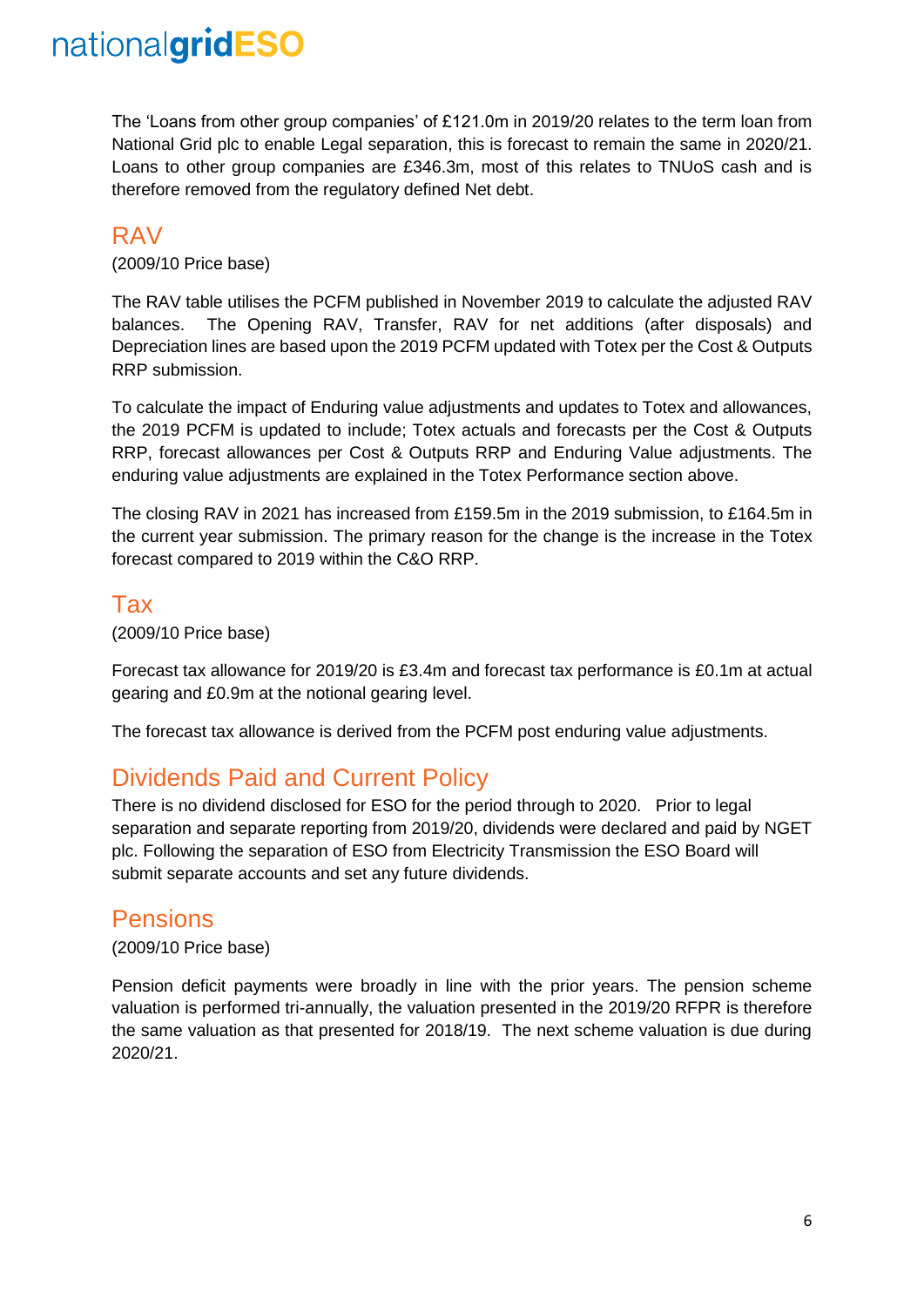## <span id="page-6-0"></span>Data Assurance statement

The RFPR submissions have been completed in line with the Ofgem Data Assurance Guidelines (DAG) process. This mandates a fully documented 2 level review process. The overall submission and regulatory judgments have been signed off at Director level.

In summary, the following assurances were completed:

- 1. Assurance Template completed by Data Provider
- 2. First Level Reviewer
- 3. Second Level Reviewer
- 4. Independent Expert Reviewer/ Internal Data Audit
- 5. Manager & Senior Manager
- 6. Director Sign Off